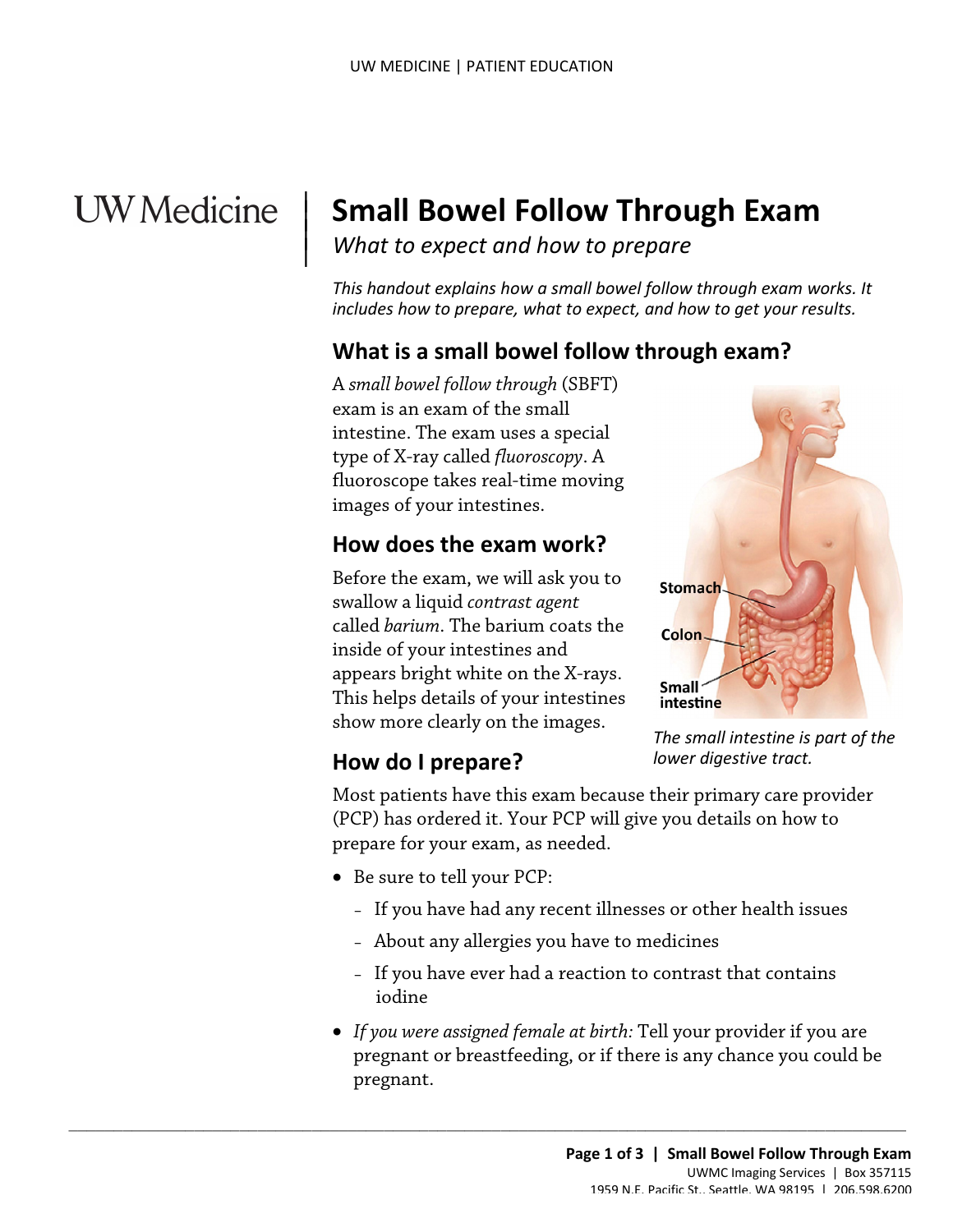#### **The Night Before**

- You may eat your evening meal as usual.
- Do **not** eat anything after midnight

#### **The Morning of Your Exam**

- Do **not** eat or drink anything.
- Do **not** smoke or chew gum.
- It is OK to take prescribed medicines with small sips of water.

### **What can I expect?**

- • We usually schedule this exam in the morning. This shortens the length of time you have to go without eating or drinking.
- We will ask you to put on a hospital gown and pants.
- • *If you were assigned female at birth:* **Before** the exam begins, tell the technologist if there is any chance you could be pregnant.
- • You must remove jewelry, metal, and any plastic objects that could length of time you have to go without eating or drinking.<br>
• We will ask you to put on a hospital gown and pants.<br>
• If you were assigned female at birth: **Before** the exam begins, tell<br>
the technologist if there is any ch show up on the X-ray images.
	- The exam can take from 1 to 5 hours. This depends on how quickly the barium moves through your small intestine.

## **How is the exam done?**

 $\_$  ,  $\_$  ,  $\_$  ,  $\_$  ,  $\_$  ,  $\_$  ,  $\_$  ,  $\_$  ,  $\_$  ,  $\_$  ,  $\_$  ,  $\_$  ,  $\_$  ,  $\_$  ,  $\_$  ,  $\_$  ,  $\_$  ,  $\_$  ,  $\_$  ,  $\_$  ,  $\_$  ,  $\_$  ,  $\_$  ,  $\_$  ,  $\_$  ,  $\_$  ,  $\_$  ,  $\_$  ,  $\_$  ,  $\_$  ,  $\_$  ,  $\_$  ,  $\_$  ,  $\_$  ,  $\_$  ,  $\_$  ,  $\_$  ,

- The technologist will help you get into position on an exam table.
- We will then take an X-ray. This is done to get a "baseline" image of your intestines before you drink the barium.
- You will then drink 2 bottles of liquid barium, which is like a thin milkshake.
- • After you swallow all the barium, we will take another X-ray. The fluoroscope will show how the barium is moving through your body.
- We will take more images as the barium moves through your small intestine.
- After we've taken enough images, we will ask you to wait while the radiologist reviews the pictures. We may take more X-rays, if the images are not clear. If the images are clear, you may leave the exam room and get dressed.